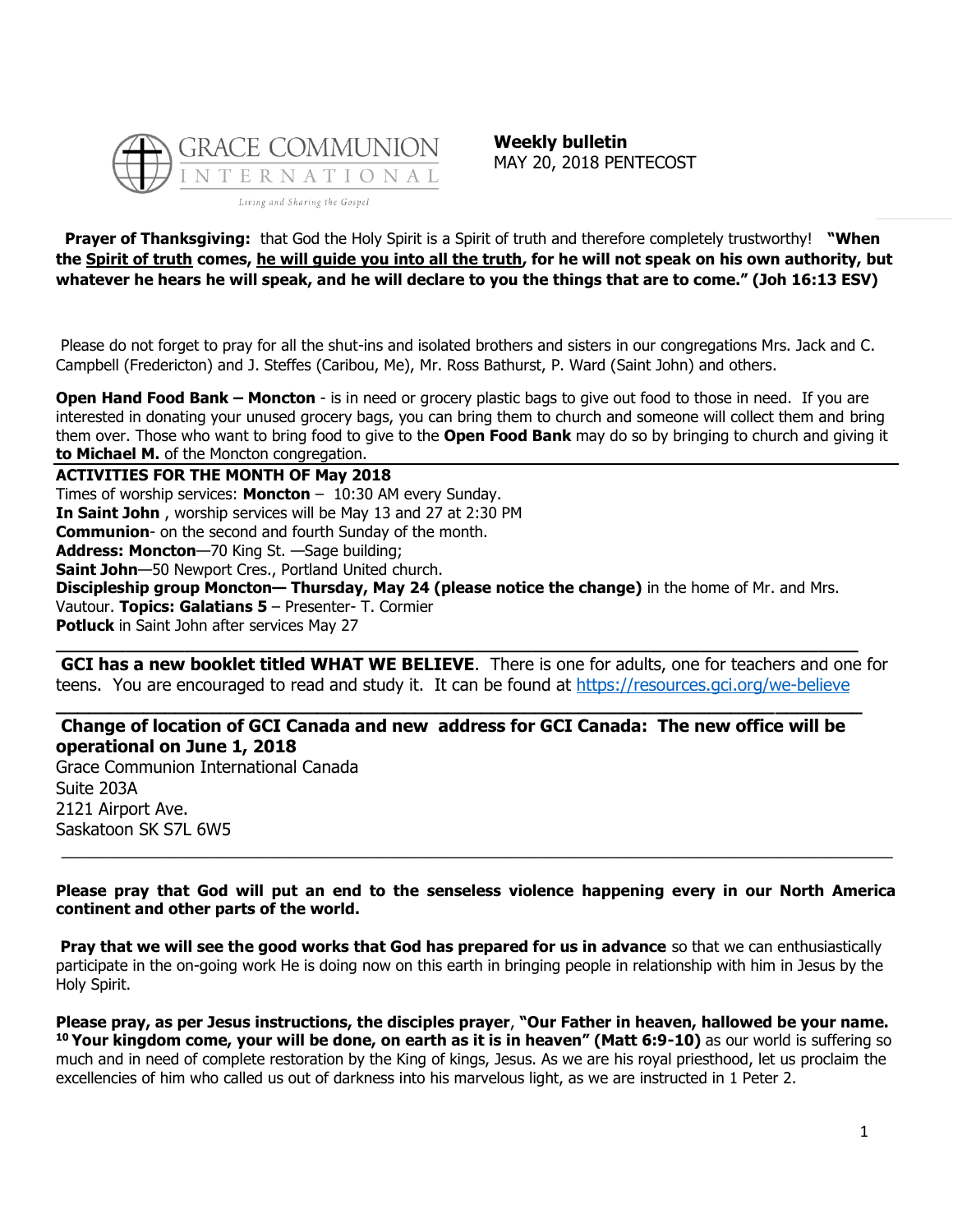**Pray for the world and for all people**: we live in a world that does not know the way to peace. Important to pray as we are instructed by the apostle Paul — "**1 ¶ First of all, then, I urge that supplications, prayers, intercessions, and thanksgivings be made for all people, 2 for kings and all who are in high positions, that we may lead a peaceful and quiet life, godly and dignified in every way. 3 This is good, and it is pleasing in the sight of God our Savior," (1Ti 2:1–3 ESV)**

**Please pray, as per Jesus instructions, the disciples prayer**, **"Our Father in heaven, hallowed be your name. <sup>10</sup> Your kingdom come, your will be done, on earth as it is in heaven" (Matt 6:9-10)** as our world is suffering so much and in need of complete restoration by the King of kings, Jesus. As we are his royal priesthood, let us proclaim the excellencies of him who called us out of darkness into his marvelous light, as we are instructed in 1 Peter 2.

### **TRIALS AND FAITH by Mr. Tkach – (updated 2016) (FROM HTTPS://WWW.GCI.ORG/DISC/09-TRIALS)**

Some Christians think that they have a guaranteed a way to escape trials. They point to biblical promises that God will intervene for those who have faith in his Son.

However, God not only promises to help us in our trials—he also promises us trials! Christ did not come to bring us a trouble-free life. Instead, he warned us that we would have strife within our families because of him [\(Matthew 10:34-36\)](https://biblia.com/bible/niv/Matt%2010.34-36), that we would have trials [\(John 16:33\)](https://biblia.com/bible/niv/John%2016.33) and that we would be persecuted [\(John 15:20\)](https://biblia.com/bible/niv/John%2015.20). We enter the kingdom through many trials [\(Acts 14:22\)](https://biblia.com/bible/niv/Acts%2014.22), and every Christian will suffer persecution [\(2 Timothy 3:12\)](https://biblia.com/bible/niv/2%20Tim%203.12). We should not think it unusual when trials afflict us [\(1 Peter 4:12\)](https://biblia.com/bible/niv/1%20Pet%204.12). Jesus suffered when he was in the flesh; that should remind us that we will also suffer.

Nevertheless, Scripture also says that if we ask for anything in Jesus' name, then he will do it for us ([John 14:12-14\)](https://biblia.com/bible/niv/John%2014.12-14). So some Christians conclude that we can ask for a trouble-free life, and if we have enough faith, then Jesus will make sure that we have no troubles. Can we claim [John 14:12-14](https://biblia.com/bible/niv/John%2014.12-14) as a promise for whatever we want? No—in a passage like this there are unstated qualifications, limitations that are explained elsewhere in Scripture. Consider this fact: Some Christians earnestly prayed that a certain person would be president. Others prayed in Jesus' name for someone else. Christians in each group prayed in faith, but Jesus did not answer all their requests in the same way.

The unstated qualification is that God answers only according to his will [\(1 John 5:14\)](https://biblia.com/bible/niv/1%20John%205.14). God will not respond to prayers that go contrary to what he wants to do. He often has reasons we cannot see. We do not know his will perfectly, and it is possible for us to believe something that is not true. Our faith is no guarantee that the answers we seek will happen, since our faith may be mistaken. I have yet to hear of a literal mountain moving into the sea.

In various competitions and wars, some Christians ask God to give them victory; people on the other side ask the same, and God cannot give both of them what they want. We may ask God for a million dollars—many Christians have—but not receive, no matter how many things we buy "on faith," confident that God will supply. We can have full confidence in Jesus Christ—confidence that he saves us—without having faith that he is a genie performing all our requests made in his name just because we use the right words and believe.

# **Faith and healing**

Many Christians have firmly believed that God would heal a loved one. They prayed in faith. Some believed that they had confirmation from other believers or from other miracles. So they were surprised, even dumbfounded, when the loved one died. What they had believed with such certainty turned out not to be true. Their faith could not heal the person only God could heal, and he chose not to, despite their prayers, their faith, God's love and God's promises. When such disappointments happen, a new trial sets in. If faith in the healing turned out to be a mistake, what about faith in Christ? Was it also a mistake? That is one of the dangers of the "word of faith" teaching—it links faith in our Savior to faith in specific predictions. Did Jesus promise to heal every disease? He did not heal Epaphroditus, as least not as fast as people wanted him to [\(Philippians 2:27\)](https://biblia.com/bible/niv/Phil%202.27). Even in his earthly ministry, Jesus did not heal everyone [\(John 5:3-9\)](https://biblia.com/bible/niv/John%205.3-9). Didn't Jesus suffer for us? Doesn't that mean that we need not suffer? Some say so, but we should test this line of thinking with another fact: Jesus died for us. Does this mean that we should never die? We already have eternal life [\(John 5:24;](https://biblia.com/bible/niv/John%205.24) [11:26\)](https://biblia.com/bible/niv/John%2011.26). But every Christian dies. There is something wrong with the line of thinking. We do not yet experience everything Jesus accomplished for us.

There will come a time when we will be raised imperishable. There will come a time when we never experience pain. There will come a time when we receive the full benefits of Jesus' redemption. But that time is not yet. In this age, we share in Jesus' sufferings ([1 Peter 2:20-21\)](https://biblia.com/bible/niv/1%20Pet%202.20-21). Jesus promised persecution, not freedom from pain and sorrow. When Paul was beaten, stoned, and imprisoned, he felt pain. Paul had great faith, but also many sufferings [\(2 Corinthians 1:5;](https://biblia.com/bible/niv/2%20Cor%201.5)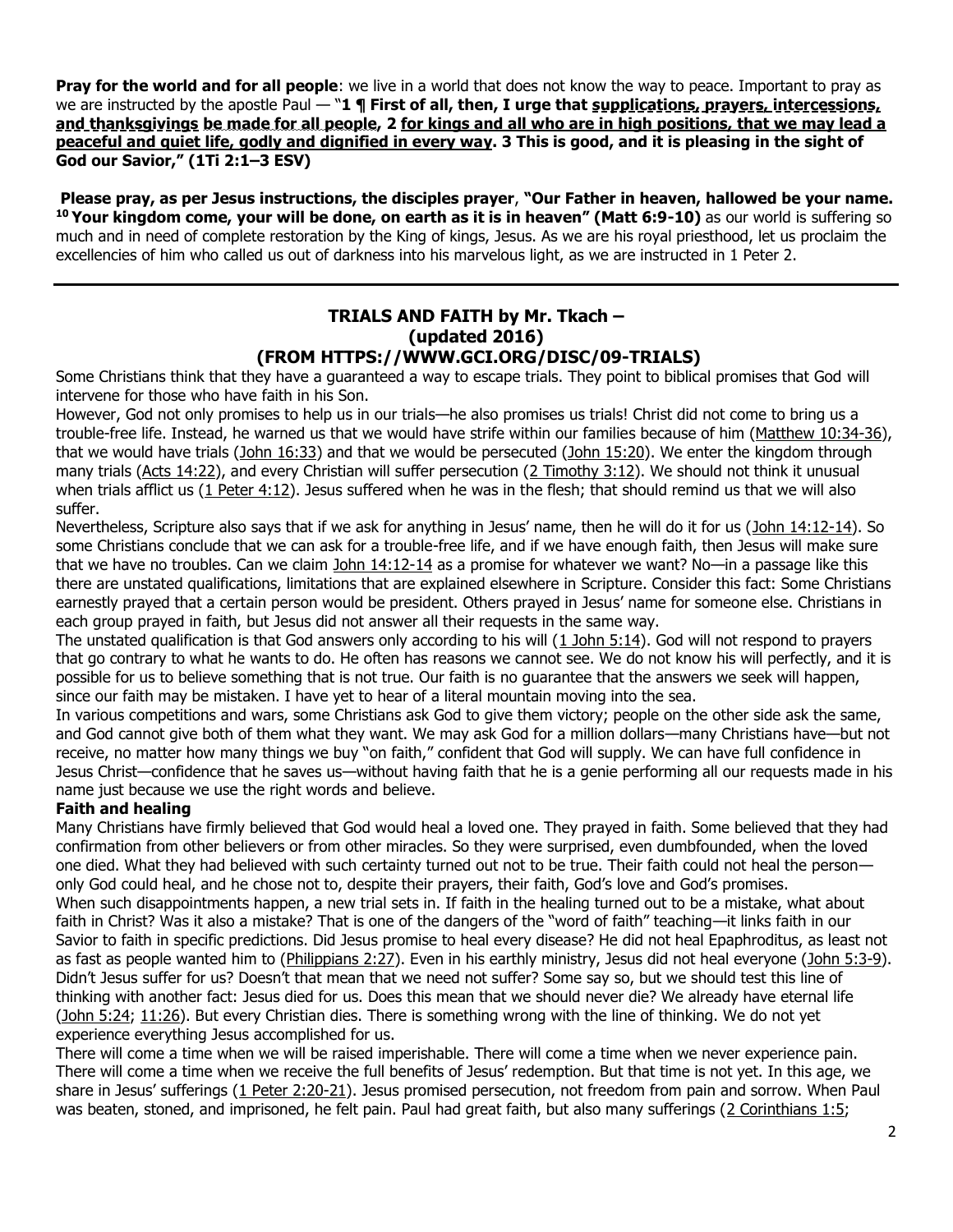[Philippians 3:10;](https://biblia.com/bible/niv/Phil%203.10) [4:12\)](https://biblia.com/bible/niv/Philippians%204.12). Although Jesus atoned for all sin, Christians still suffer despite their faith—and sometimes because of their faith.

We suffer from persecution, and we suffer the incidental pains of living in a world in which sin is still common. Sin hurts innocent people, and sometimes we are the innocent people who are hurt. Sometimes it results in early death, sometimes a slow and pain-filled death. We may suffer physical damage from a burning, a beating, a car accident or asbestos fibers. Our health may suffer from exposure to cold, from smoke in a house fire or chemicals in our food. We may be hurt by wild animals, large or small, or even microorganisms. God has not guaranteed to protect his people from all possible problems.

Is it always God's will to heal people who have faith in Christ? The biblical evidence is that he sometimes does, and sometimes does not. Stephen was killed, James was killed. Eventually all the first Christians died of something. Yet, how many times did God save them out of danger before they eventually died? Perhaps many times.

Have you ever wondered about preachers who claim to heal all infirmities, yet they themselves wear eyeglasses? There is no reason why biblical promises would apply to one kind of ailment but not the other. The scriptures sometimes cited in support of a universal promise of healing do not make any exceptions for eyesight, age, accidents or anything else. Both Scripture and experience tell us that these verses were not intended as universal guarantees.

Yes, some have been healed, sometimes dramatically. These are examples of special favor, grace and mercy. We should not create universal promises out of these examples of exceptional grace. We especially should not imply that people who aren't healed do not have faith. Sometimes their faith is demonstrated through their suffering—they remain cheerfully confident that God will do what is best for them. Whether they live or whether they die, whether they have prosperity or poverty, whether they are sick or in heath, they trust in God. There is nothing wrong with their faith. What is wrong is a teaching that implies that they are somehow not doing enough.

# **Purpose of trials**

Since God promises us trials, and he promises to help us in and through our trials, what are they for? Why does God allow any evil? We do not fully know, but we know that God does allow evil, and Jesus himself was willing to endure it, and he is still enduring it patiently. The Scriptures tell us about a few benefits of trials:

- "Suffering produces perseverance; perseverance, character; and character, hope" ([Romans](https://biblia.com/bible/niv/Rom%205.3-4) 5:3-4).
- "No discipline seems pleasant at the time, but painful. Later on, however, it produces a harvest of righteousness and peace for those who have been trained by it" ([Hebrews 12:11\)](https://biblia.com/bible/niv/Heb%2012.11).
- "You may have had to suffer grief in all kinds of trials. These have come so that your faith—of greater worth than gold, which perishes even though refined by fire—may be proved genuine and may result in praise, glory and honor when Jesus Christ is revealed" ([1 Peter 1:6-7\)](https://biblia.com/bible/niv/1%20Pet%201.6-7).

We learn things from suffering that we cannot learn from studying. Suffering shapes our character in a way that words cannot fully describe. Even Jesus learned from his sufferings [\(Hebrews 5:8\)](https://biblia.com/bible/niv/Heb%205.8), and we are also called to take up a cross and suffer with him. "If we are children, then we are heirs—heirs of God and co-heirs with Christ, if indeed we share in his sufferings in order that we may also share in his glory" ([Romans 8:17\)](https://biblia.com/bible/niv/Rom%208.17).

Trials are not pleasant, but we are comforted by the fact that God is at work in our lives, and he is able to retrieve good from all things. He has the knowledge and the compassion to work in our lives for his glorious purpose. We do not always understand what specific lessons we are supposed to learn from a particular trial, but the overall lesson is always to trust in God. Often, a physical trial is also a trial of faith. In trials, we must trust God despite our physical circumstances, and by trusting God, we are growing in our faith relationship with him. This is of infinite importance, since in Christ we are everything we can be, and without him we are nothing.

An untried faith can be weak. Anyone can persevere when things are good. A tried faith is stronger, and the bond between us and God grows stronger. God wants a personal relationship with his children, a relationship characterized by faith, trust and love. This bond of faith can be strengthened by our difficulties. Trials teach us to rely on God for our every need. Whether our trial is health, or money, or relationships, or a problem in the church, we are to look to Christ.

#### **WHAT WE BELIEVE**

[https://resources.gci.org/wp-content/uploads/2018/05/We\\_Believe\\_Adult\\_Edition.pdf](https://resources.gci.org/wp-content/uploads/2018/05/We_Believe_Adult_Edition.pdf)

**\_\_\_\_\_\_\_\_\_\_\_\_\_\_\_\_\_\_\_\_\_\_\_\_\_\_\_\_\_\_\_\_\_\_\_\_\_\_\_\_\_\_\_\_\_\_\_\_\_\_\_\_\_\_\_\_\_\_\_\_\_\_\_\_\_\_\_\_\_\_\_\_\_\_\_\_\_\_\_\_\_\_\_\_**

**Part of Section 4 – God the Holy Spirit**

**Section 4: God the Holy Spirit 4.1 Who is God the Holy Spirit?**